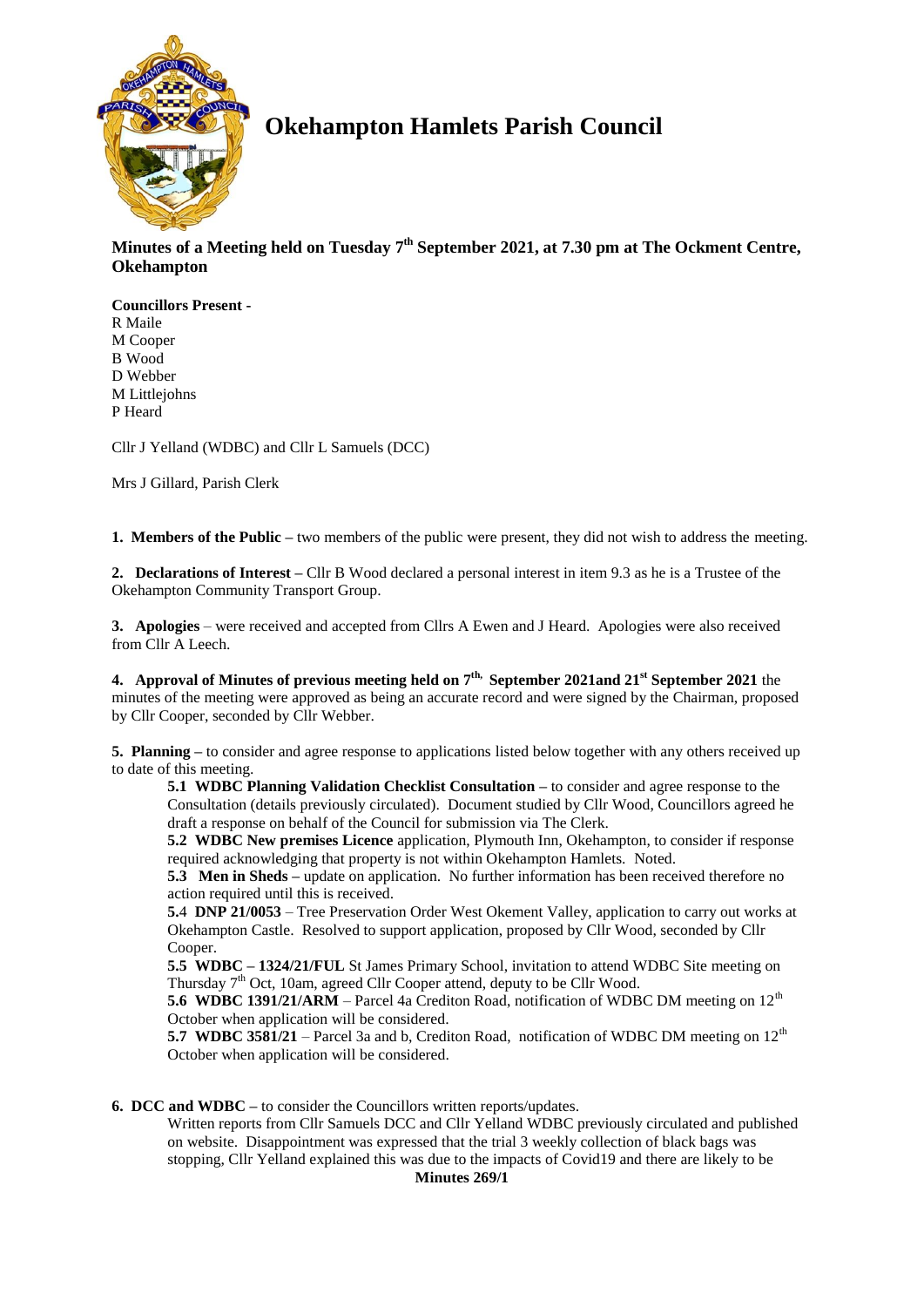changes on waste collections happening nationally which may impact also.

Cllr Leech advised by email that the graffiti on Charlottes Bridge is being removed by DCC and they are replacing the plaque which will be placed at high level and also installing a new top rail with Charlottes Bridge inscribed into it all at DCC cost.

#### **7. Neighbourhood Planning**

7.1 to receive an update on joint Okehampton Plan including agreement on budget availability for Consultants work. One meeting via Zoom has been held recently with another due to take place later this week. The Clerk advised she had taken professional advice on the engagement of the Consultant and stated the original Engagement Letter covers the work required although it is acknowledged the last Group meeting was not held in accordance with the revised Terms of Reference but that it is hoped the meeting due this week will resolve that issue.

#### **8. To receive reports from meetings attended by Parish Council representatives including** –

Okehampton United Charity attended by Cllr Cooper, no items to report to this Council. Okehampton Wellbeing Group attended on Zoom by Cllr Wood, technical issues resulted in a disappointing meeting, next meeting will be face to face which will be helpful.

DALC Conference – part of Day 1 attended by Cllr Wood today, days 2 and 3 to follow later this week, a full report will be given at the next Council meeting.

OkeRail Celebrations attended by Cllr Maile – very well organised, all looking forward to opening of Rail line.

#### **9. Correspondence**

**9.1 WDBC Draft Memorandum of Understanding with Parish Councils** – to consider draft document and agree response. Councillors agreed it was a positive to have such a document and that it had been well drafted and would enter into it. Resolved to endorse it, proposed by Cllr Wood, seconded by Cllr Maile.

**9.2 Okehampton United Charity** – to consider appointment of OHPC nominated Trustee due to expiry of term of current nominee on  $19<sup>th</sup>$  October 2021. Cllr Cooper proposed that Mr Philip Davies be appointed, seconded by Cllr Wood, all in agreement.

**9.3 Okehampton District Community Transport Group** – to consider grant application for £ 1000 for continuation of services to the community. Cllr Littlejohns took over the Chair for this item and Cllr Wood took no part in the discussion. Resolved to award the sum of £1000, proposed by Cllr P Heard, seconded by Cllr Webber, 5 in favour, 1 abstention.

**9.4 2443 Okehampton Squadron Air Training Corps** – to consider grant application for £300 towards costs of provision of two flight simulators. Resolved to award the sum of £300, proposed by Cllr Wood seconded by Cllr Cooper.

**9.5 WDBC Consultation on Draft Gambling Statement of Principles** – to consider statement and agree response. Resolved to support document, proposed by Cllr Wood, seconded by Cllr Maile. **9.6 Dartmoor National Park Bylaws Consultation** – to agree response to consultation. Agreed the changes are a great improvement particularly those relating to dogs although 6 dogs is still a high number for one person to control. Concerns over clarity on what fires are considered safe. Clerk to respond with those comments. Proposed by Cllr Wood, seconded by Cllr Littlejohns.

#### **10. Finance** –

**10.1 Accounts for payment –**

| Mrs J Gillard (wages £1130.67 in backdated wages, mileage |  |
|-----------------------------------------------------------|--|
| £1164.87                                                  |  |
| £ 40.21                                                   |  |
| £ 684.95                                                  |  |
| £ 240.00                                                  |  |
| £ 477.36                                                  |  |
| £ $95.47$                                                 |  |
|                                                           |  |

**Minutes 269/2**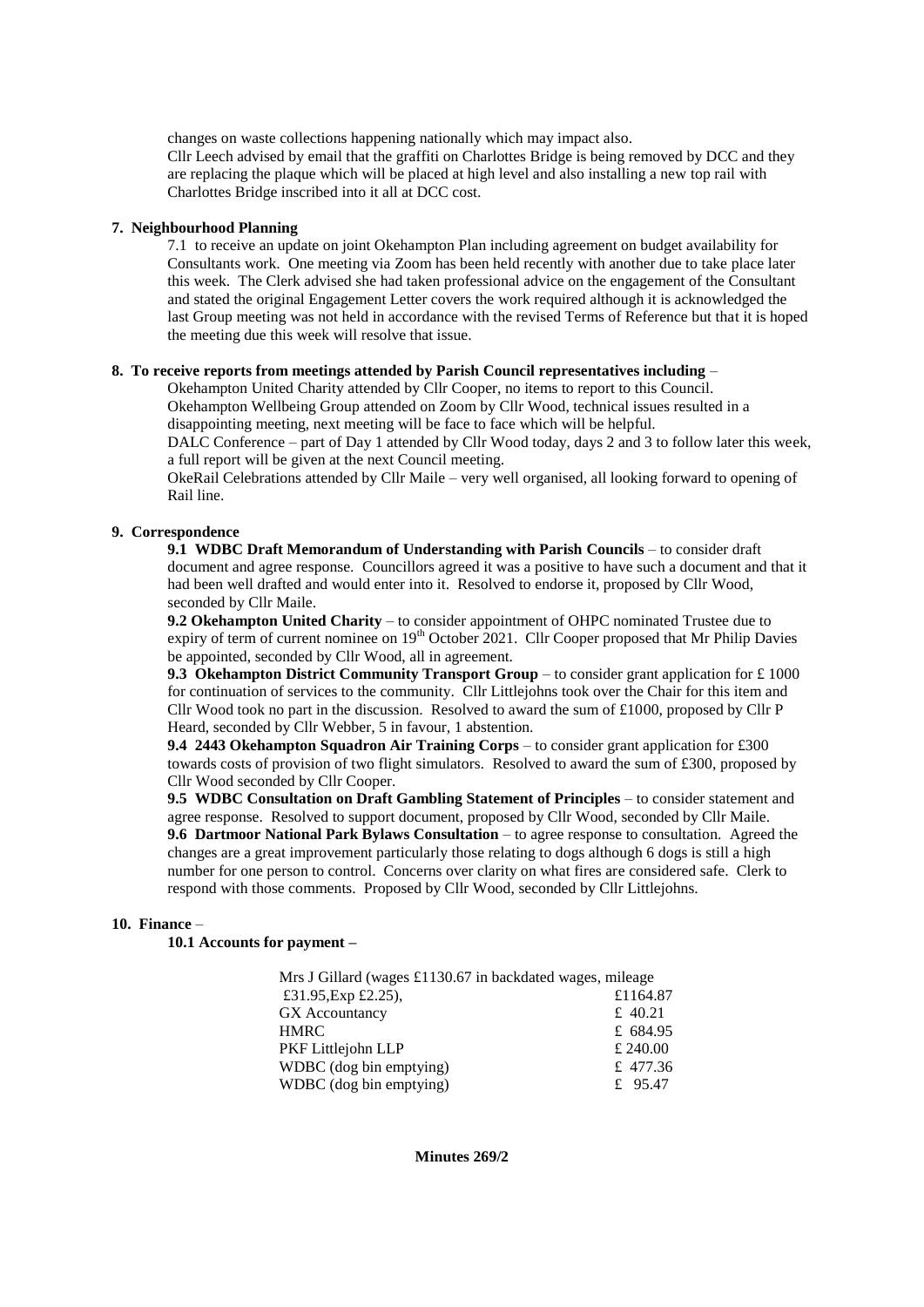**10.2 External Auditor Report** – to note completion of Review and contents of report, and to note publication of 'Notice of Conclusion of Audit' on 28<sup>th</sup> September 2021. No issues raised by Auditor, report Noted.

**10.3 Annual budget** – initial discussion on budget and any potential new items for inclusion 2022/23 Cllr Wood suggested that consideration be given to the employment of an individual for say 1 or 2 days per month to undertake work in the Council's Open Spaces eg erecting signs, coppicing, maintenance work etc. To be discussed further when setting the budget.

#### **11. Environmental issues**

11.1 Odours in East Okehampton area – to discuss recent issues and agree actions to be taken. No recent issues highlighted.

11.2 Abbeyford Woods Sewage Pipe – to discuss responses received from SWWA. Agreed to acknowledge responses and advise the Council would be monitoring the situation on an ongoing basis.

**12. Queens Platinum Jubilee Celebrations** – to receive update from Clerk and Cllr Cooper on arrangements. No meetings of Working Group since last reported. Cllr Cooper advised viewing the beacon from Okehampton Showground would appear to be an option subject to the Show Committee's approval.

#### **13. Open Spaces.**

**13.1 Open Spaces Working Group** – to receive update, members of the Working Group have undertaken a walk through OTPLNR to review trees identified as requiring work, agreed Clerk to prepare tender documents for the work required when all work confirmed. .

**13.2 Dartmoor Marshalls** – to receive update on patrols. These have now finished as per arrangements made, reports of last few weeks patrols awaited. Agreed the patrols have been successful and that continuation of them should be considered for next year with the frequency and dates of patrols reviewed, proposed by Cllr P Heard, seconded by Cllr Littlejohns.

**13**.3 Meldon road signage, bridleway signage – to discuss any signs required. Agreed speed limit signs required, Clerk to investigate potential insurance issues and liase with OUC on types of signage they are purchasing.

13.4 Update on abandoned vehicle in Aplite Quarry Car Park. The Clerk reported this vehicle has now been disposed of for scrap, approximately £90 is due to be received for the scrap however Clerk's time costs on dealing with this issue are in excess of that figure, agreed to write these additional costs off. Clerk to claim for additional hours worked.

**13.5 Old Town Park Local Nature Reserve** – update on work carried out by ORIG. The Chairman advised the Group has visited the area twice recently, Himalayan Balsam has been removed and new dormouse boxes erected.

**13.6 Camping in Meldon Woods** – noted this has happened twice recently in the area close to the footbridge.

**14. Updates on Flood Plan and Snow Plan and actions required. –** check of grit bins needed. It was reported the grit bin on Upcott Hill has been damaged, Cllr Ewen has volunteered to repair this. Cllrs Ewen and Wood to check supply of grit already in bins, Cllrs P Heard and Litlejohns to check supplies in bags to ascertain if new supplies required.

**15. Clerks Report August 2021** – Clerk to answer any questions raised by Councillors. The Clerk asked Councillors for their views on the item on format for receiving WDBC and DCC reports, agreed they would like to receive these in written format in advance of meetings but that it was always helpful for DCC and WDBC to attend Council meetings to give any new information and answer questions. Effectiveness of this system to be reviewed in 6 months.

**16. Open Meeting** – Tuesday 19<sup>th</sup> October 2021, 7.30pm Meldon Village Hall, to finalise guest speakers and arrangements. Speakers confirmed Network Rail, Tor Support Services and Airband. Agreed notice of event to be placed in Okehampton Times, Cllr Cooper and Clerk to organise refreshments.